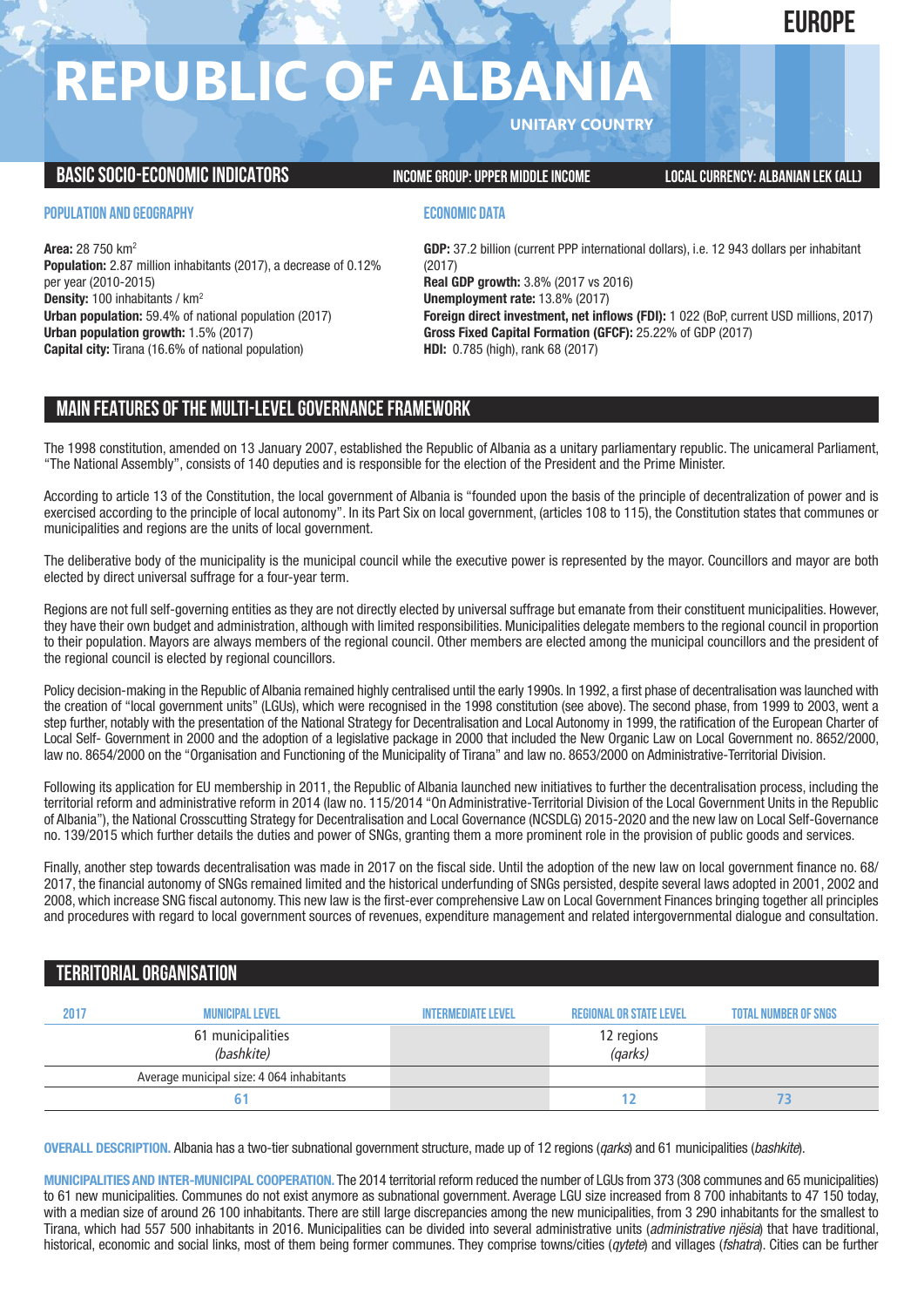subdivided into neighbourhoods (*lagje*). The 61 municipalities so far encompass 72 cities and 280 villages. Each administrative unit is part of the municipal administration and is directed by an *administrator*, appointed by the mayor. The capital city of Tirana has a special status defined by law no. 8654.While the city is subdivided into 24 administrative units with extended competences like other municipalities in the country, the administrative units are structured as large boroughs with access to municipal services. Despite the constitution, which grants LGUs the right to form unions and joint institutions with one another, "crosslocal cooperation" is not widespread. There are only few examples in sectors such as solid waste management and economic development.

**REGIONS.** The 12 regions were created in 2000 while the previous districts were abolished. The average size of regions is 240 000 inhabitants but there are great variations among regions, the least populated amounting to 66 000 inhabitants (Gjirokastër) to Tirana region, which counts more than 860 000 inhabitants (i.e., 30% of the national population). Tirana region is followed by the three regions that each accounted for around 10% of the Albanian population in 2017. Despite this large difference between Tirana and the other regions, regional disparities are considered moderate. GDP per capita varies by a factor of 1 to 2 between Kukës and Tirana.

**STATE TERRITORIAL ADMINISTRATION.** Albania is administratively divided into 36 districts (*rrethe*) and 12 prefectures (*qark*). The prefectures are headed by the prefects who are appointed by the Council of Ministers. These structures are deconcentrated levels of the state with no real competences, except ensuring supervision of the local government activities' legitimacy on behalf of central government. In addition, there are regional/local directorates/offices of sector ministries.

## **SUBNATIONALGOVERNMENT RESPONSIBILITIES**

SNGs are attributed exclusive, shared and delegated competencies, which are carried out in coherence with the prevailing subsidiarity principle.

Regions have few competences compared to municipalities. Their main function is to coordinate and harmonise national policies with local governments, although they do not have hierarchical power over municipalities. The regions' exclusive functions consist of developing and implementing regional strategies and policies. Regions can also be called upon to provide services delegated by the central government as well as by municipalities according to an agreement between the parties.

Municipalities have exclusive and shared competencies mainly with the central government. Shared responsibilities are mostly in social services, healthcare and education. The 2015 TAR is expected to enhance SNG administrative and technical efficiency to deliver public services to their respective constituencies.

#### **Main responsibilitysectors and sub-sectors**

|                                    | <b>REGIONS</b>                                                                                                                         | <b>MUNICIPALITIES</b>                                                                                                                                                          |
|------------------------------------|----------------------------------------------------------------------------------------------------------------------------------------|--------------------------------------------------------------------------------------------------------------------------------------------------------------------------------|
| 1. General public services         | Regional administration                                                                                                                | Municipal administration                                                                                                                                                       |
| 2. Public order and safety         |                                                                                                                                        | Public order and civil security (shared)                                                                                                                                       |
| 3. Economic affairs/transports     | Regional development strategies and plans; Urban development<br>of the region; Regional urban cadastre; Maintenance of the rural roads | Local economic development programs; Public markets;<br>Tourism; Local roads; Urban public transport                                                                           |
| 4. Environmental protection        |                                                                                                                                        | Public parks and green areas; Drainage system;<br>Protection of environment (shared)                                                                                           |
| 5. Housing and community amenities |                                                                                                                                        | Waste collection and treatment; Drinking water supply and<br>sewerage; Public lighting; Urban heating; Street cleaning;<br>Cemeteries; Social housing (shared); Urban planning |
| 6. Health                          | Management of health central government funds                                                                                          | Primary healthcare and public health (shared);<br>Oversight of healthcare centres                                                                                              |
| 7. Recreation, culture & religion  |                                                                                                                                        | Sports; Local museums; Preservation and development<br>of cultural and historical sites                                                                                        |
| 8. Education                       | Management of central government funds for the maintenance<br>of higher education facilities                                           | Pre-university education including pre-schools and nursing<br>homes (shared) and primary education (teachers' salaries,<br>construction and maintenance of schools)            |
| 9. Social protection               | Management of the regional unit for protection of children's rights                                                                    | Oversight of shelters and orphanages (shared);<br>Family support social services centres (shared);<br>Social assistance and poverty mitigation (shared)                        |

## SUBNATIONAL GOVERNMENT FINANCE

| <b>Scope of fiscal data:</b> since the 2015 reform, 61 municipalities and 12 councils of regions. | <b>SNA 2008</b> | Availability of fiscal data:<br><b>High</b> | Quality/reliability of fiscal data:<br>High |
|---------------------------------------------------------------------------------------------------|-----------------|---------------------------------------------|---------------------------------------------|
|---------------------------------------------------------------------------------------------------|-----------------|---------------------------------------------|---------------------------------------------|

**GENERAL INTRODUCTION.** SNGs in Albania are guaranteed financial autonomy through the constitution and other legal provisions, including law no. 9632/2006 on Local Taxes, law no. 9896/2008 on local governments' borrowing and the new law 68/2017 on local self-governance finance. This new law, adopted in April 2017, indicates that fiscal decentralisation remains an essential part of the reform agenda. It aims at giving SNGs more financial autonomy to cope with their tasks as public goods providers.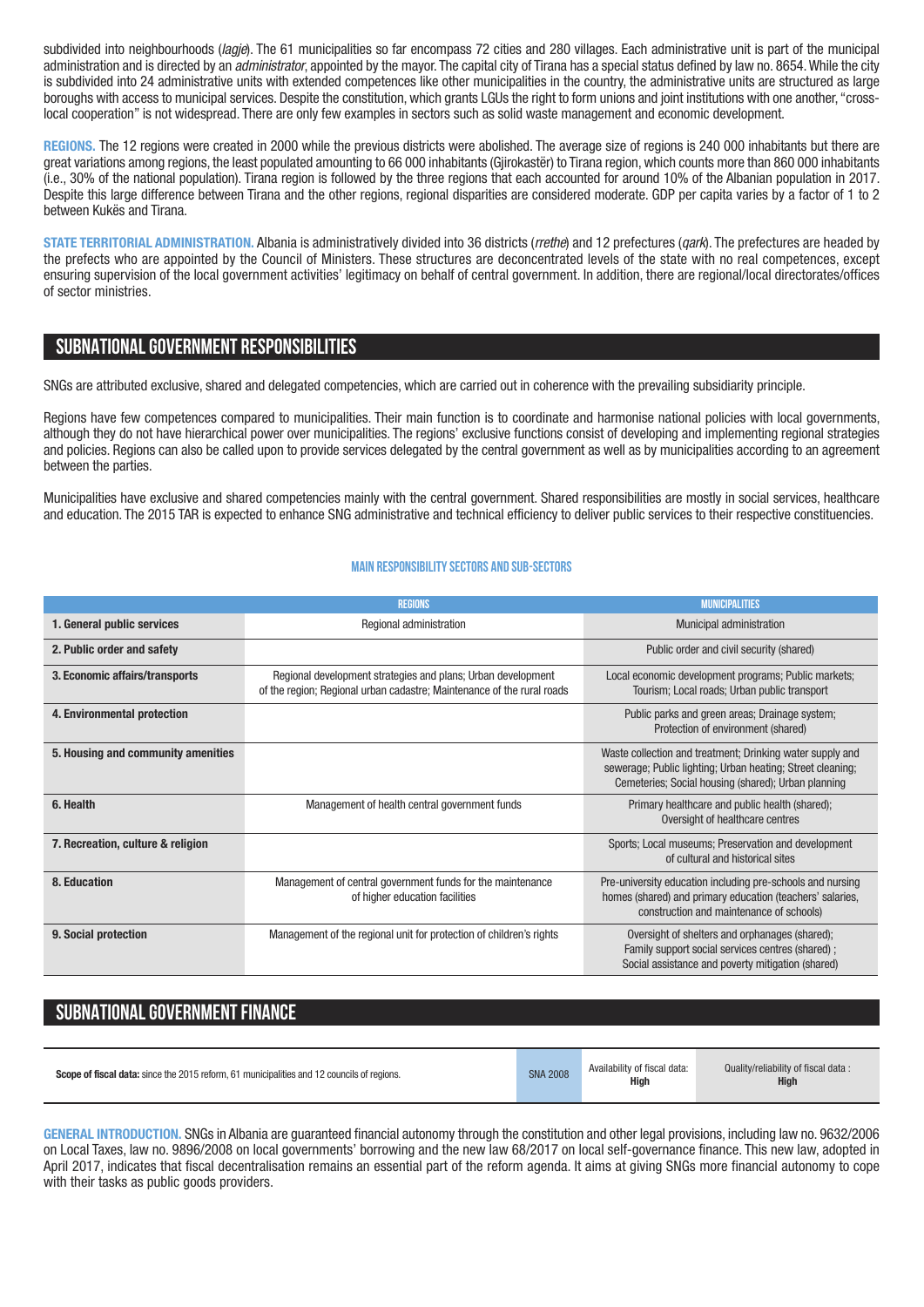## **EUROPE**

# **REPUBLIC OF ALBAN**

#### **SUBNATIONAL GOVERNMENT EXPENDITURE BY ECONOMIC CLASSIFICATION**

| 2016                            | <b>DOLLARS PPP / INH.</b> | $%$ GDP | % SNG EXPENDITURE | % GENERAL GOVERNMENT EXPENDITURE<br><b>(SAME EXPENDITURE CATEGORY)</b> |                   |  |  |
|---------------------------------|---------------------------|---------|-------------------|------------------------------------------------------------------------|-------------------|--|--|
| <b>Total expenditure</b>        | 530                       | 4.6%    | 100%              |                                                                        |                   |  |  |
| Inc. current expenditure        | 387                       | 3.4%    | 73.1%             | Total expenditure                                                      | 15.9%             |  |  |
| Staff expenditure               | 132<br>1.1%<br>24.9%      |         |                   |                                                                        |                   |  |  |
| Intermediate consumption        | 79                        | 0.7%    | 14.9%             |                                                                        |                   |  |  |
| Social expenditure              | 160                       | 1.4%    | 30.3%             | Staff expenditure                                                      | 17.1%             |  |  |
| Subsidies and current transfers | 15                        | 0.1%    | 2.9%              |                                                                        |                   |  |  |
| Financial charges               | 0                         | $0.0\%$ | 0.1%              | Social benefits                                                        | 13.7%             |  |  |
| <b>Others</b>                   | 0                         | $0.0\%$ | 0.1%              |                                                                        |                   |  |  |
| Incl. capital expenditure       | 143                       | 1.2%    | 26.9%             |                                                                        |                   |  |  |
| Capital transfers               | 0                         | $0.0\%$ | $0.0\%$           | Direct investment                                                      | 24.2%             |  |  |
| Direct investment (or GFCF)     | 143                       | $1.2\%$ | 26.9%             | 0%                                                                     | 30%<br>10%<br>20% |  |  |

**UNITARY COUNTRY**

**EXPENDITURE.** In 2016, SNG expenditure ratios are slightly higher than in 2013 (15.9% of public expenditure and 4.6% of GDP in 2016 compared to respectively 14.6% and 4.1% of GDP in 2013), reflecting the ongoing decentralisation reform. They, however, remain significantly below the averages of EU countries (15.5% of GDP and 33.5% of public expenditure in 2017). Between 2013 and 2016, the composition of SNG total expenditure has also slightly changed, with a reduction in current expenditure and an increase in direct investment as a share of SNG expenditure. Staff expenditure has however increased significantly (+4.2 percentage points) resulting from the transfer of central government employees to local governments, as part of decentralisation reform. In 2016, SNG public employees accounted for around 9% of all employment in public administration.

**DIRECT INVESTMENT.** Investment is a key function of SNGs, representing close to 27% of their expenditure in 2016 – a ratio that has increased from 24.3% in 2013 and much higher than the EU average (8.7% in 2016). The increase in investment appears to be driven by a more pronounced involvement of SNGs in carrying out infrastructure-related projects, notably related to construction and rehabilitation of local roads and public spaces, as well as the reform of the water and sewage sector. Although investing is a key function of SNGs compared to management responsibilities, the weight of SNG investment in public investment remains low, particularly compared to the EU average (52% in 2016). The decentralisation strategy promotes the use of PPPs in the provision of social housing, with municipal governments as key actors in reaching these agreements.

#### **SUBNATIONALGOVERNMENTEXPENDITURE BYFUNCTIONALCLASSIFICATION – COFOG**

In 2016, social protectionwas the most significant expenditure item of SNGs in Albania, followed by "economic affairs", "housing and community amenities", "general public services" and "education". The remaining budget items each account for less than 3% of total SNG expenditure.The structure of SNG spending can be regarded as a reflection of the ongoing reform.The SNG education budget has doubled within three years, from 7% in 2013 to 14% in 2016. It must be noted that SNG spending on "housing and community amenities" represents 43% of total public spending in that category, indicating a substantial involvement of SNG in that area. With the decentralisation process, the role of SNGs in that category (reform in the water supply and sewerage sector) and transport, as well, (i.e. local roads) should increase. It is also expected that the local social service will gradually be further decentralised, and related competences transferred to the municipalities. Today, social services are a shared responsibility and municipal involvement in social protection is essentially that of an agent of the central government. The decentralisation strategy states that local governance shall have full administrative, service, investment and regulatory competences in this area.



#### **SUBNATIONALGOVERNMENT REVENUE BYCATEGORY**

| 2016                 | <b>DOLLARS</b><br>PPP / INH. | % GENERAL GOVERMENT REVENUE<br>% GDP<br>(SAME REVENUE CATEGORY) |       | % SNG REVENUE |                |                         |                            |                    |                   |
|----------------------|------------------------------|-----------------------------------------------------------------|-------|---------------|----------------|-------------------------|----------------------------|--------------------|-------------------|
| <b>Total revenue</b> | 540                          | 4.7%                                                            | 17.7% | 80%           |                | 75.8%                   |                            |                    |                   |
| Tax revenue          | 86                           | 0.7%                                                            | 4.1%  | 60%           |                |                         |                            |                    |                   |
| Grants and subsidies | 409                          | 3.5%                                                            |       |               |                |                         |                            |                    |                   |
| Tariffs and fees     | 43                           | 0.4%                                                            |       | 40%           |                |                         |                            |                    |                   |
| Property income      | C                            | $0.0\%$                                                         |       | 20%           | 15.9%          |                         | 8.0%                       |                    |                   |
| Other revenues       |                              | $0.0\%$                                                         |       | $0\%$         |                |                         |                            | 0.4%               | $0.0\%$           |
|                      |                              |                                                                 |       |               | Tax<br>revenue | Grants and<br>subsidies | <b>Tariffs</b><br>and fees | Property<br>income | Other<br>Revenues |